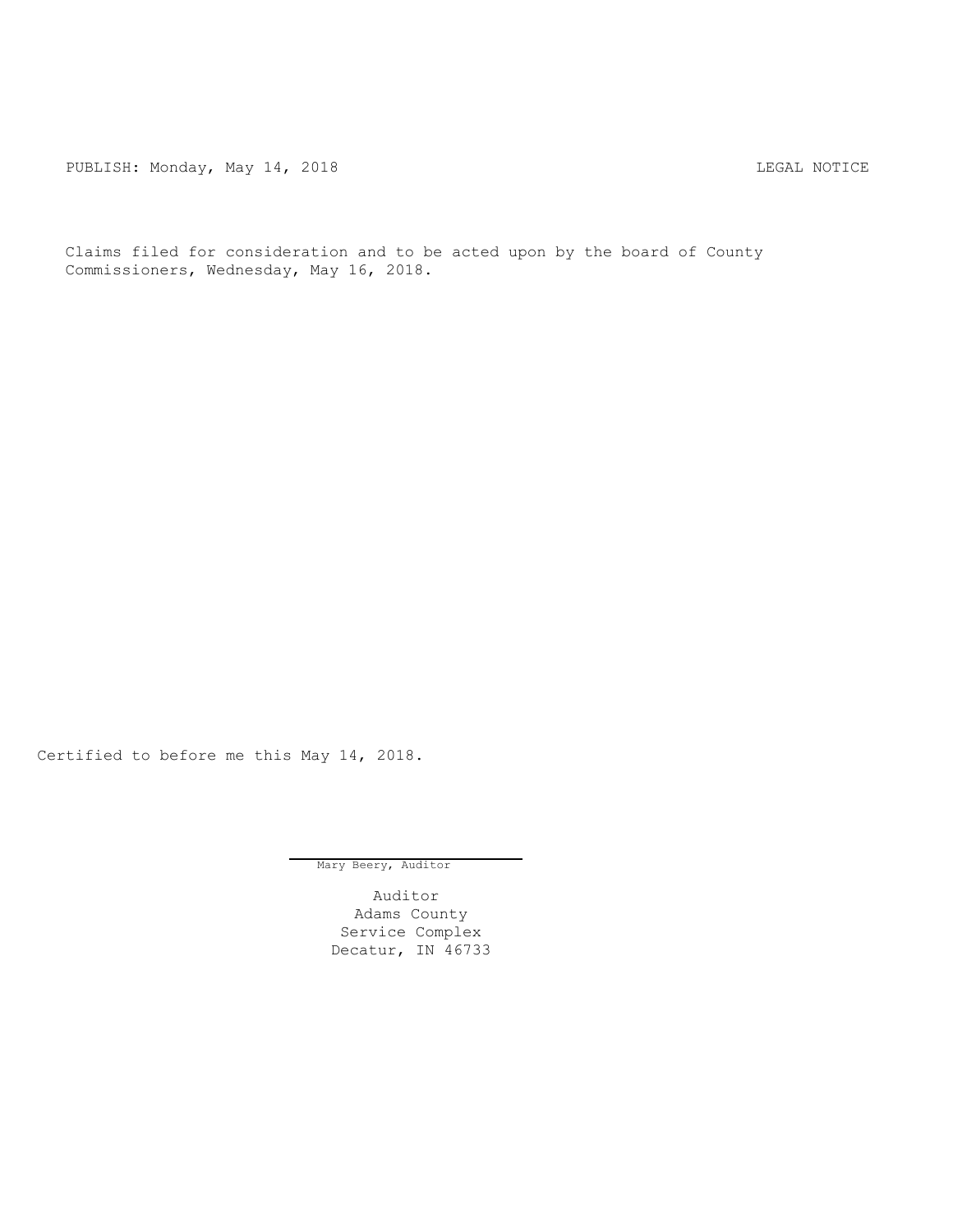

## **Claims Docket for Newspaper Adams County, Indiana**

## For Period: **4/19/2018** to **5/2/2018**

*313 W. Jefferson St. Decatur, IN 46733 (219) 724-2600*

## Date Claims to be Paid: **5/16/2018**

| <u>Vendor</u>                          | <u>Amount</u> | <b>Vendor</b>                       | <u>Amount</u> |
|----------------------------------------|---------------|-------------------------------------|---------------|
| Adams County Council On Aging, Inc.    | 2,400.00      | Adams Memorial Hospital             | 31,399.25     |
| Adams County Solid Waste               | 6.58          | Axis Forensic Toxicology            | 210.00        |
| Appraisal Research Corporation         | 5,862.38      | Arnold Lumber Co., Inc.             | 16.50         |
| Berne Ready Mix                        | 2,811.84      | <b>Berne Witness</b>                | 28.52         |
| Suburban Propane LP                    | 25.50         | Butler, Fairman, & Seufert          | 820.80        |
| <b>Charles Bowers</b>                  | 2,333.33      | Cintas Location #338                | 125.89        |
| Decatur Hardware & Rental              | 142.88        | <b>Complete Printing Service</b>    | 93.00         |
| Decatur Daily Democrat                 | 179.52        | Decatur Police Department           | 287.00        |
| MAXIMUS Consulting Services, Inc.      | 5,000.00      | Gordon Food Service                 | 3,500.68      |
| Hall Signs                             | 5,569.31      | Haywood Printing Company            | 347.47        |
| Innovative Concepts                    | 168.75        | Joe Spaulding                       | 99.24         |
| Racquel Werich                         | 152.22        | Michael Todd And Company            | 1,224.72      |
| Mind's Eye Graphics                    | 113.54        | Quill Corporation                   | 68.58         |
| Rhonda L. McIntosh                     | 25.40         | Roto-Rooter                         | 200.00        |
| Shifferly Dodge                        | 64.00         | Treasurer of Adams County           | 58.46         |
| Miller, Burry & Brown, P.C.            | 2,021.25      | Swiss City Veterinary Clinic        | 120.00        |
| B Secure Alarm Systems, Inc.           | 7,937.96      | James P. Franze                     | 95.23         |
| Universal Metalcraft, Inc              | 55.00         | Don Myers Plumbing                  | 5,675.00      |
| Indiana Recorders Association          | 37.00         | Craigville Diesel Service           | 618.86        |
| Deborah S. Stimpson                    | 248.56        | Indiana Dept. Of Workforc           | 1,162.94      |
| Harvest Land Co-op                     | 14,165.92     | Koorsen Fire and Security, Inc.     | 86.00         |
| Cassandra J. Hammond                   | 17.60         | Adams County Truck Repair, Inc.     | 56.39         |
| Beth A. Webber                         | 854.24        | Troyer's Market LLC                 | 3,956.87      |
| Clinical & Forensic Psychological Ser. | 1,000.00      | Kaehr Excavating, Inc.              | 4,890.00      |
| <b>Uricks Trucking</b>                 | 2,240.00      | Larry Weaver                        | 87.12         |
| Bi-County Services, Inc                | 3,276.00      | Barnes & Thornburg                  | 2,713.00      |
| Alpine Falls, Inc.                     | 29.46         | Dell Marketing L.P.                 | 21,662.53     |
| <b>Stationair's Express</b>            | 194.54        | Moore Medical Corporation           | 106.91        |
| Habegger's Ace Lumber #4488            | 9.99          | Schwartz Steel LLC                  | 29.88         |
| Microvote General Corporation          | 2,950.00      | FlexPAC                             | 500.87        |
| Carrie Freeman                         | 2.68          | Paul W Rumple                       | 50.00         |
| Decatur Ace Hardware                   | 302.58        | WM Imaging Solutions, Inc.          | 43.46         |
| <b>Association of Indiana Counties</b> | 120.00        | First Response                      | 42.99         |
| O'Reilly Auto Parts                    | 24.98         | William Grimm                       | 98.56         |
| Phil Eicher                            | 50.00         | Carnall, Andrews & Crell, P.C.      | 486.50        |
| Trevor Callahan                        | 279.80        | Anna Steiner                        | 50.00         |
| Central Customer Charges               | 319.71        | Robert W Reef                       | 50.00         |
| Cxtec                                  | 111.09        | Ebberts Seed and Chemical           | 68.18         |
| Dash Medical Gloves                    | 131.80        | <b>Evident Crime Scene Products</b> | 140.45        |
| Travelers                              | 234.00        | <b>Advance Auto Parts</b>           | 23.98         |
| <b>Allstar Communications</b>          | 2,913.12      | Frontier                            | 147.12        |
| John Deere Financial                   | 3,822.53      | Indiana Archives & Records Admin    | 48.64         |
| Troyer Brothers, Inc.                  | 155.16        | Perry ProTech                       | 1,109.79      |
| Community Fiber Solutions, Inc.        | 3,625.96      | Treasurer of State                  | 80.00         |
| W.W. Williams                          | 230.86        | U.S. Aggregates Inc.                | 42,595.74     |
|                                        | 404.74        | RPM Machinery, LLC                  | 789.55        |
| Kristina A. Nichols/Cans for CoPays    |               | WatchGuard Video                    |               |
| Berne Trading Co.                      | 49.90         |                                     | 57.00         |
| Electronic Strategies, Inc.            | 1,317.50      | Mark Wynn                           | 54.00         |